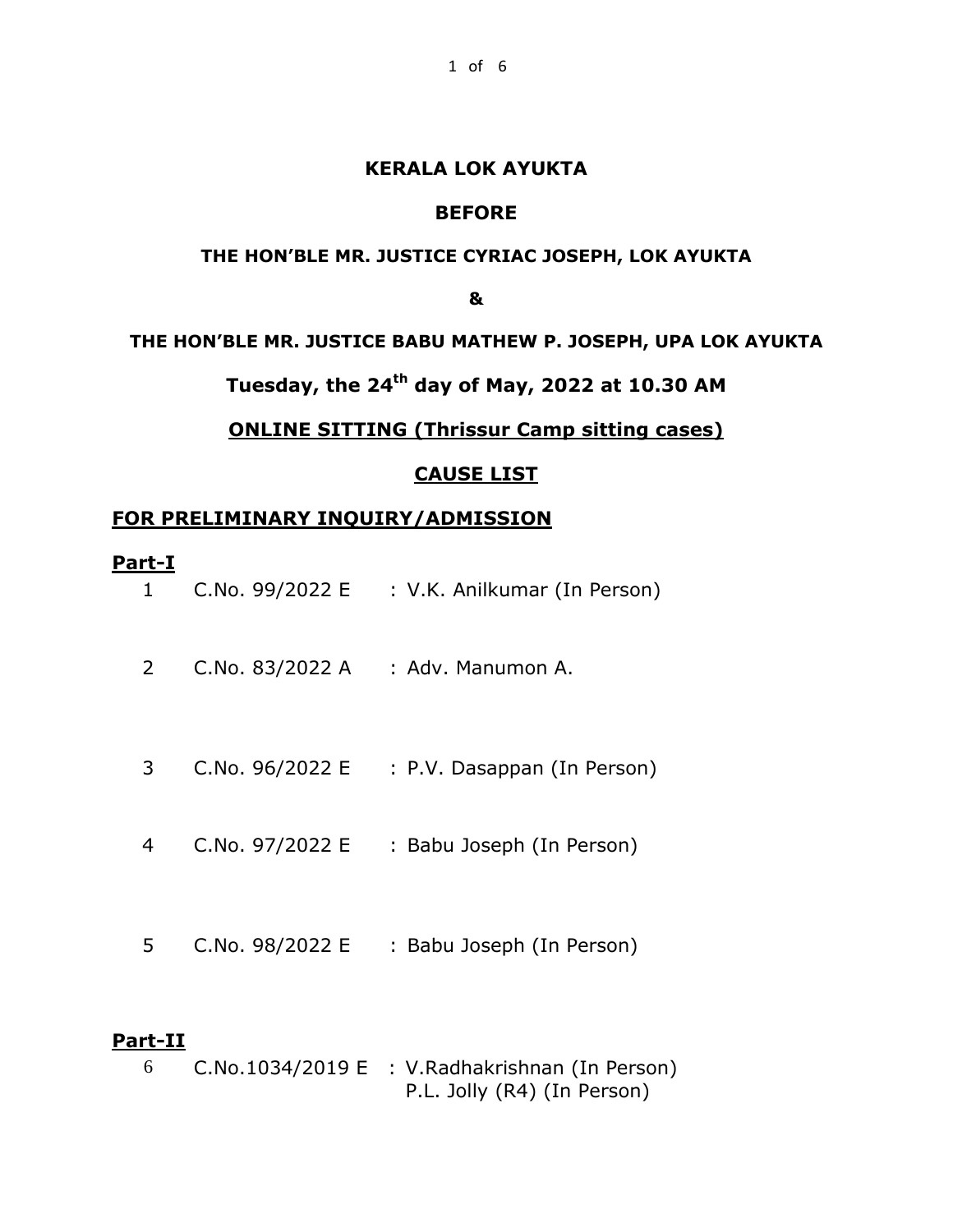|                  | C.No.1038/2019 $E : Adv.Suresh$ Babu P.K. |
|------------------|-------------------------------------------|
| I.A.No.1439/2019 | Sr.G.P. (R1)                              |

- 8 C.No.1039/2019 E : Adv.Suresh Babu P.K. I.A.No. 1442/2019 Sr.G.P. (R1)
- 9 C.No. 26/2020 E I.A.No. 366/2021 : Santhakumari K. (In Person) Sr.G.P. (R1, R4)
- 10 C.No. 09/2021 E : Adv. Manoj V.George & Adv. Aparna Somarajan Adv. M. Gopikrishnan Nambiar (R1, R2)

#### **FOR REPORT OF ADVOCATE COMMISSIONER**

| <sup>11</sup> |                 | C. No.1602/2015 A : Adv.P.K.Suresh Babu/ |
|---------------|-----------------|------------------------------------------|
|               | IA No.2045/2015 | P.V.Antony (R1) (In Person)              |
|               | IA.No.875/2017  | P.Mohanan (R2) (In Person)               |
|               |                 | S. Sheikh Asghar Hussain (R3)            |
|               |                 | Dr.N.Kausigan IAS (R5) (In Person)       |
|               |                 | Adv.Sebi.J.Pullely (R6, R7)              |
|               |                 | Bhargavi (R8) (In Person)                |
|               |                 | Sr.G.P (R9)                              |
|               |                 | Adv.Sunil Jose (Advocate Commissioner)   |

# **FOR REPORT OF INVESTIGATING AGENCY**

| 12 |                | C.No.1312/2015 D : Adv.K.G.Sunilkumar &     |
|----|----------------|---------------------------------------------|
|    | (Not Admitted) | Adv.Renjith V.R.                            |
|    |                | Sr.G.P (R1 to R3)                           |
|    |                | Adv.E.A.Zeenath (R4)                        |
|    |                | Mohammad (R5) (In Person)                   |
|    |                | Adv.Saleem O.P. (R6)                        |
|    |                | Superintendent of Police, Kerala Lok Ayukta |
|    |                | (Investigating Officer)                     |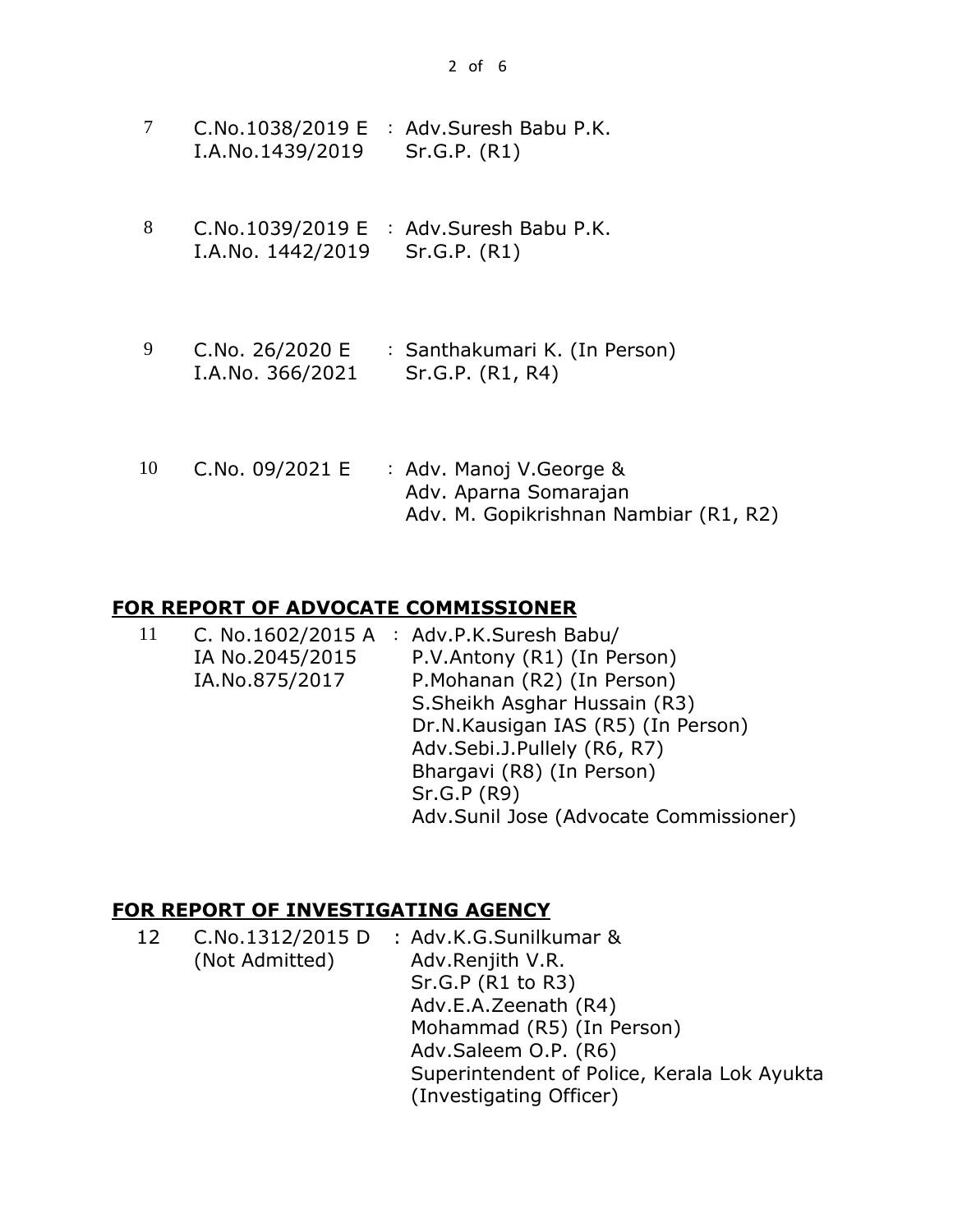#### **FOR STEPS/EVIDENCE**

- 13 C.No. 1611/2014 B : Adv. Sebi J. Pullely I.A.No. 257/2021 Sr.G.P. (R1 to R6) Adv. N.O.Inasu (R7 to R10) Adv. P.K. Suresh Babu (Advocate Commissioner)
- 14 C.No.941/2016 C : Adv.P.K.Suresh Babu/ P.Lalkumar, SI of Police (R1) (In Person) Sr.G.P. (R5)

## **FOR EXAMINATION OF WITNESSES**

| C.No.405/2015 A | : Adv.M.A Basheer    |
|-----------------|----------------------|
| IA. No.437/2015 | Sr.G.P (R1 to R3)    |
|                 | Adv.C.A.Navas (R4)   |
|                 | Adv.C.J.Soloman (R5) |
|                 |                      |

#### **FOR HEARING ON COMPLAINT**

| 16 | C.No.1048/2015 A $\therefore$ Adv.P.K.Suresh Babu/<br>Sr.G.P (R1,R6)<br>Varghees, Additional Tahasidar (R2) (In Person)<br>Babukutty, Additional Tahasildar (R3) (In Person)<br>Ashokan, Village Officer (R4) (In Person)<br>Adv.K.Bhavadasan (R5)<br>Adv.R.Raghunathan &<br>Adv.R.Muraleedharan (R7 to R12) |
|----|--------------------------------------------------------------------------------------------------------------------------------------------------------------------------------------------------------------------------------------------------------------------------------------------------------------|
|    | N. Vijayakumar IPS (Investigating Officer)                                                                                                                                                                                                                                                                   |

**Google Meet Link :- <https://meet.google.com/avu-ewbv-tfm>**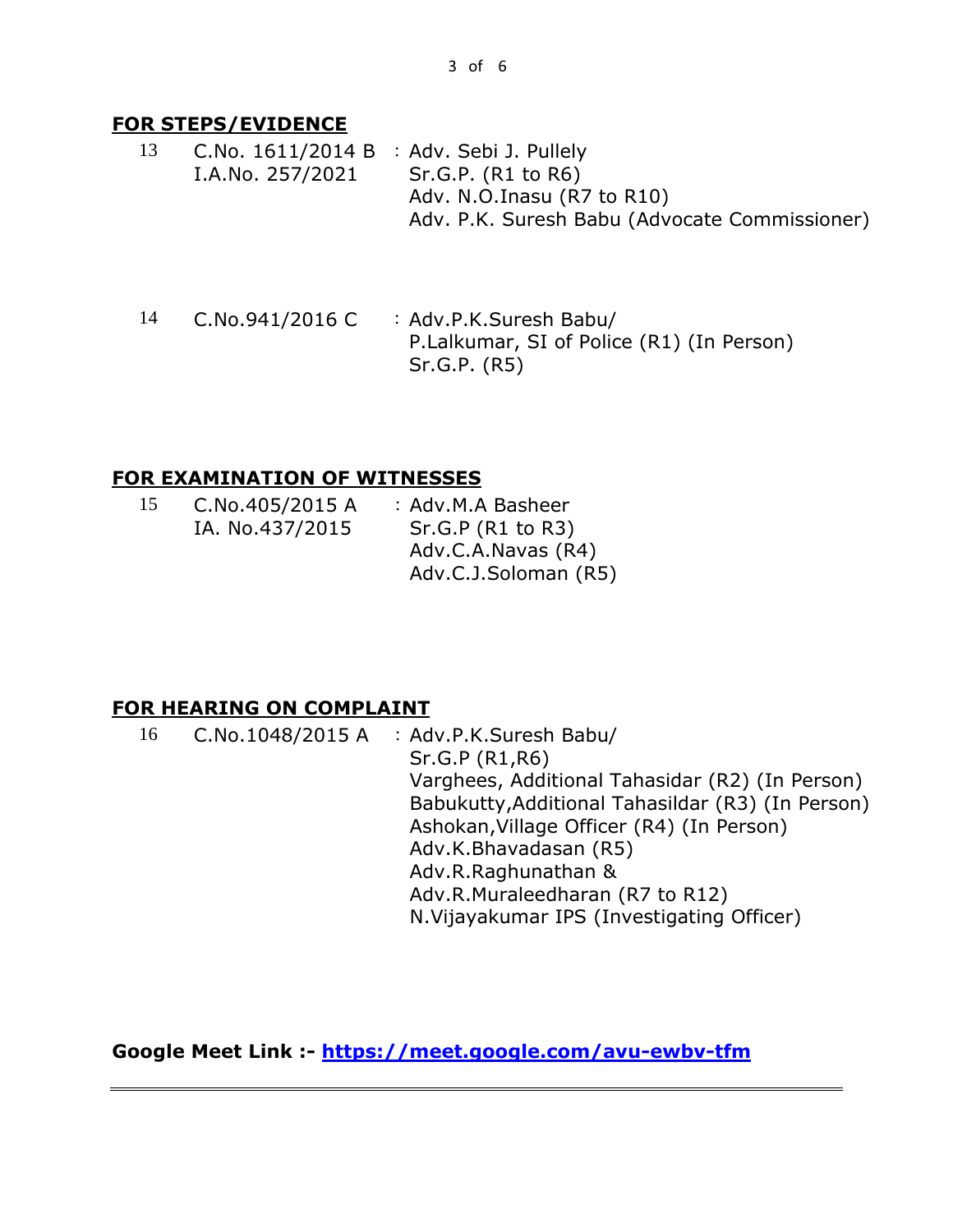#### **COURT-II**

#### **KERALA LOK AYUKTA**

#### **BEFORE**

#### **THE HON'BLE MR.JUSTICE HARUN-UL-RASHID, UPA LOK AYUKTA**

# **Tuesday, the 24th day of May, 2022 at 10.30. A.M.**

#### **CAUSE LIST FOR PRELIMINARY INQUIRY / ADMISSION Part-I**

|  | C.No.101/2022 C : Adv.M.R.Anandakuttan |
|--|----------------------------------------|
|  | Adv.Sharrown Azeez                     |

2 C.No. 102/2022 C : Adv.M.R.Anandakuttan Adv.Sharrown Azeez

#### **PLEADINGS**

- 3 C.No.176/2021 B : Adv. C. Subramanya Pillai Adv. Kallmbalam S. Sreekumar (R)
- 4 C.No.208/2021 A : Adv.Kanjiramattom T.K.Siraj Adv.B.Vasudevan Nair (R1 to R4)

#### **FOR ACTION TAKEN REPORT/COMPLIANCE REPORT**

- 5 C.No.111/2020 D : Adv.S.Chandramohan Nair Sr.GP (R1 to R4)
- 6 C.No.120/2020 D : Adv.R.Gopalakrishnan Adv.Kulathoor S.V. Premakumaran Nair (R1) Adv.A.Yarshad (R2)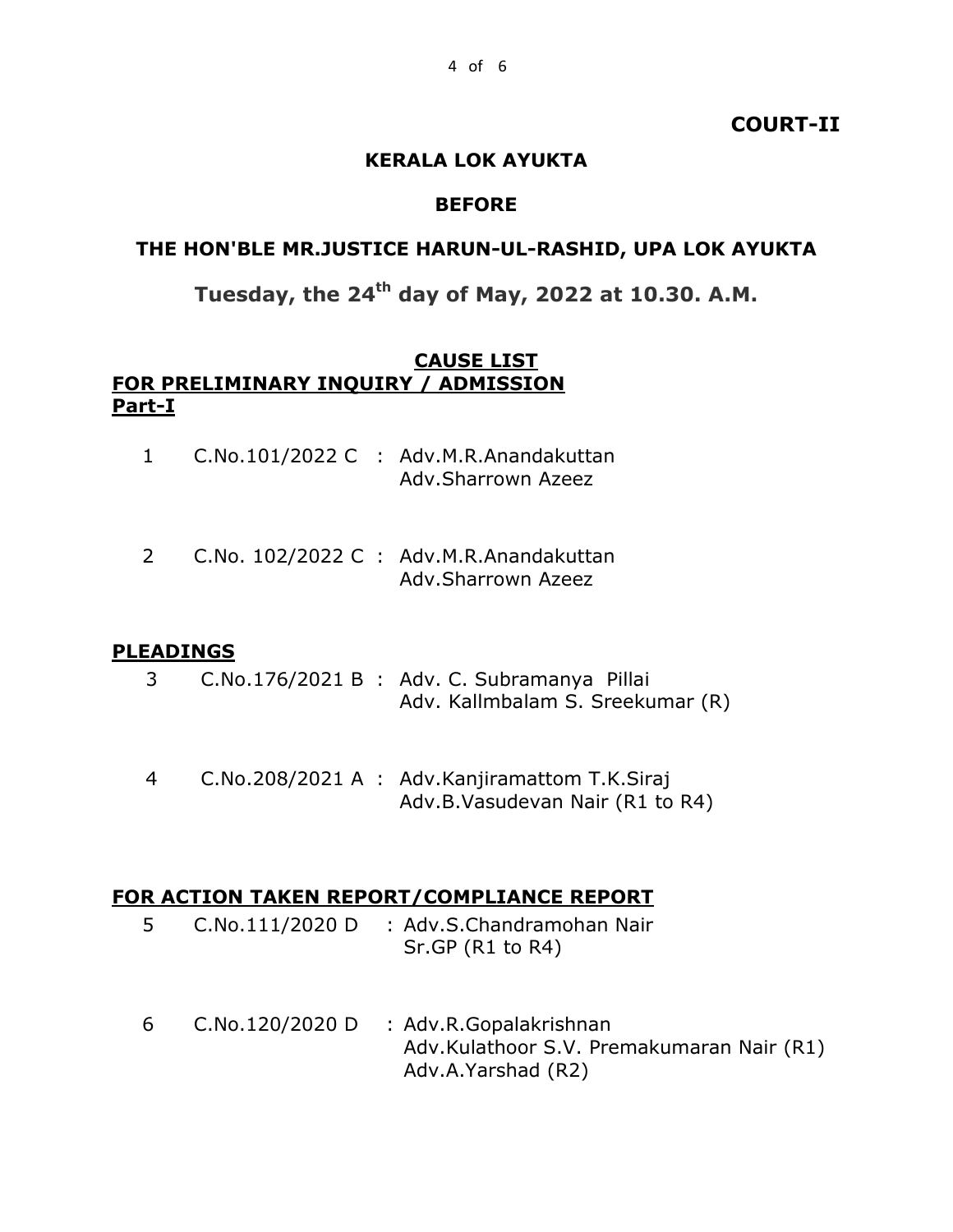#### **FOR STPES/EVIDENCES**

 7 C.No.185/2019 C : Adv. K.P.Somasekharan Nair Adv. Abhishek R.V. (R1 & R2) Adv. R. Santhosh (R3) Sr.G.P.(R4 & R5)

#### **FOR HEARING ON COMPLAINT**

8 C.No.1106/2015 C : Adv.M.S.Vijayachandra Babu Adv.Konchira.G.Neelakandan Nair (Respondent)

- 9 C.No.167/2019 A : Adv. M.S.Vijayachandra Babu Adv. P.Subair Kunju (R1) Adv. A.Yarshad (R2)
- 10 C.No.203/2019 A : Adv. Babu P. Pothencode Sr.GP (R1 to R4) Adv. Renjini C.R. (R5 & R6)
- 11 C.No.207/2019 A (Not admitted) : Adv.K.Pushparajan Achary Dr.N.Vijayakumar, Advocate & (R1) Adv. Sanu Sathyan

Sr.GP (R2 and R3)

\*\*\*\*\*\*\*\*\*\*\*\*\*\*